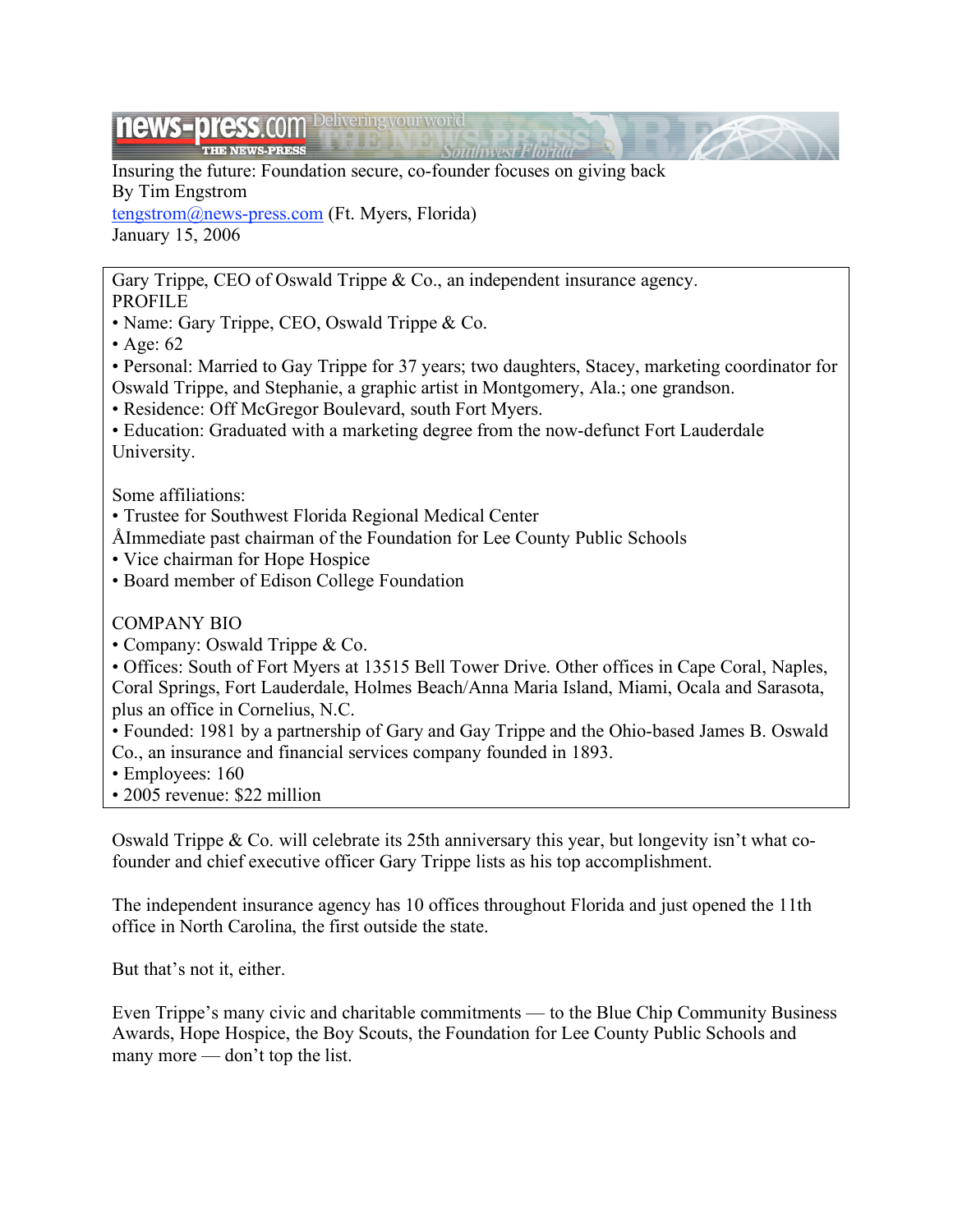Trippe, 62, is most proud that the Fort Myers company he helped create — along with his wife, Gay, and the Ohio-based James B. Oswald Co. — will not miss a step on the day he walks away from the office.

"You need to have an exit strategy," Trippe said. "I don't have a target date. Well, I do, but not one that I want to publish."

But the planning isn't new.

In 1994, Gary and Gay Trippe sold 60 percent of their stock to establish an Employee Stock Ownership Plan as the first step of the plan.

Then, in 2002, John Pollack was named president of the company after more than a decade of working there.

Gay Trippe, who had served as company comptroller and director of operations for the company and many other posts in between, began reducing her schedule in the past few years, Gary Trippe said.

"Today, what she considers part-time is what other people consider full-time because she only works 40 hours a week," he said.

With the future accounted for, Trippe says he is free to serve his clients and put his passion to work in causes he cares for. Occasionally, as when he sat down with The News-Press, he even takes time to reflect on the long road that began in tiny Fristoe, Mo., passed through Vietnam and brought him to Fort Myers, where he is no less than a community fixture.

# GROWING UP

I grew up in a small farming community in Missouri called Fristoe. The population was 75 when we left it 50 years ago and it is still 75 today. The only difference is, back then, we were related to everyone in town.

I spent my early childhood years there and then moved to Kansas City. I moved to Florida in 1967. Prior to coming to the west coast, we were on the east coast — lived in Fort Lauderdale, worked in Miami. I was president of DR Mead and Co., a family-owned insurance company in Miami.

My wife started out in insurance and she introduced me to insurance after we were married. I was called up to active duty in 1968 with the Florida National Guard, like many of our guardsman and reservists are today. I went on active duty for 18 months including six months in Vietnam. I came back and was looking for a career. I went back to school and got my degree and started a career in insurance in 1969. I worked in the agency where she worked, Everhart & Co. in Fort Lauderdale.

I've never looked back, and it's been a great career and I enjoy it.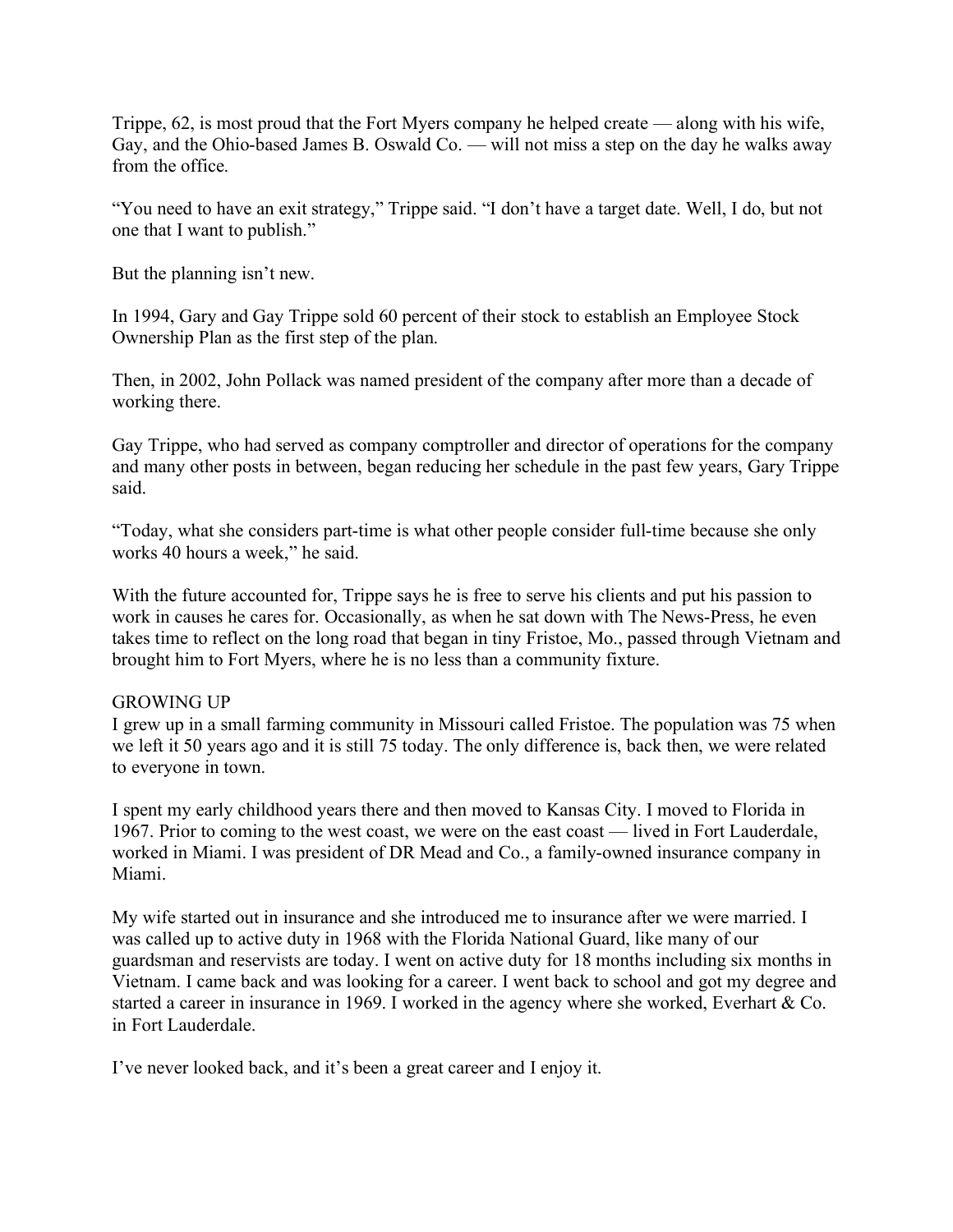## THE VALUE OF TYPING

The best classes I ever took in high school were typing. I never realized how beneficial those two classes in typing were going to be for me.

When I went to Vietnam, I had training as a company clerk. I had top secret clearance, and I was fortunate enough — because I was a good typist and could type on an electric typewriter — to get a position with the Inspector General's office of the 1st Aviation Brigade. A part of the IG office was the JAG —the legal division doing court-martials. I typed all the court-martials and did all the flight evaluation boards and typed the congressional inquiries.

Typing in the IG, that's back before you had the 'correct-a-type' and all of that. The letters going out to the congressmen and even the court-martials, there could not be any errors. I had a sergeant major that proofed every letter to make sure I didn't make any errors. You made an error back then, you started all over.

Little did I know how I would use typing later on in life and, of course, I continue to type today using computers. I can type with the best of them.

For being in Vietnam — I was over for six months stationed at Long Bend — it was really like stateside duty, except at night when everybody gets shot at.

# INSURANCE AND TRUST

It really comes back to the relationship side of it. I am doing business, and everyone in our company, is doing business with clients who value the relationship. In any relationship, there is the trust factor.

Most people do not understand insurance yet it is a necessity. They don't want to deal with it or take the time because it seems like it is complicated. So, clients today want to deal with somebody they trust, somebody they have a relationship with and someone who can be an adviser.

At the end of the day, we want to be that trusted adviser for our clients, and it is all built around that relationship.

### INSURANCE CHALLENGES

Our No. 1 challenge for us in Southwest Florida and our Florida offices is to make sure we are providing insurance for our clients — that we are able to provide property insurance for their homes or business. Ever since Hurricane Andrew in 1992, that has been our No. 1 challenge.

Every day you pick up the paper and you are looking at rate increases, companies withdrawing and companies canceling policies.

Those consumers have to find insurance somewhere. They have mortgages on their property. They have loans on their business, and those all require insurance.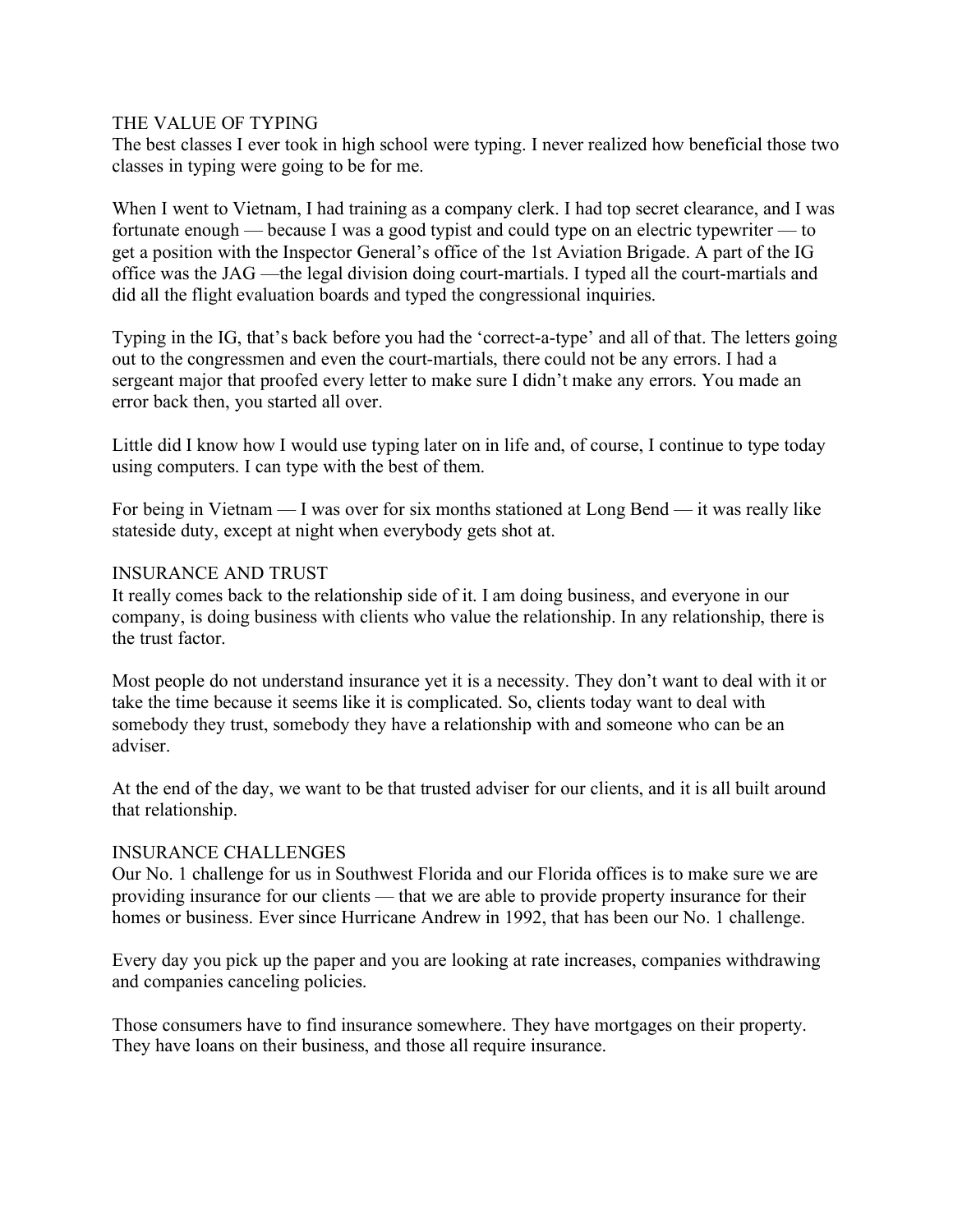Our No. 1 challenge today is what we define as capacity: Finding insurance companies that are willing to do business in Florida and are willing to do so with premiums that are affordable for our clients.

Florida is a good state to do business. You have almost 18 million people in the state, and it is a dynamic state, but the companies obviously want to do profitable business, and they want to grow.

When you bring an insurance company in today, it is about meeting commitments and bringing in that growth. They have to feel that by coming into us there is a good fit and there can be a good partnership and if they appoint Oswald Trippe & Company as an agency, and they give us an opportunity to write business for them that we will write a substantial amount of business with them, and it will be profitable business.

# NORTH CAROLINA VENTURE

This is the farthest away from home we have gone. We have offices in Miami and we have Tallahassee, but now we are going out of state. In order to draw us out of state we needed to find someone we could build the business around. We found that with Denis Bilodeau, who had taken early retirement from (insurance industry giant) The Hartford (as a regional manager). We liked his leadership style and he liked our model.

The other motivation to do that is capacity. If the insurance companies don't like to write (policies) in Florida, then what we need to do is find where they want to do business. North Carolina, for many companies, is a state they like to do business in. So, we would hope, down the road, if we can grow that business, ultimately, we can leverage off of what we are doing in North Carolina to attract companies to doing business in Florida.

# EMPLOYEE OWNERSHIP

The ESOP is good for a growing company, and we have always been committed to growth in a growing market. But it really comes back to that exit strategy and how are you going to get out. What we wanted to do was reward the employees who helped us get to where we were then and where we are today and allow them to receive that reward in the form of ownership. What you are really doing is building a nice nest egg for their retirement as they participate in the growth.

It gives them a nice career path. They don't have to worry about, 'Gee, I'm going to work here, and I'm going to work my way up and have a nice job and then the company is going to be sold out from under me.'

# COMMUNITY INVOLVEMENT

As an individual and as a company, our commitment is to the community and to making a difference. The culture of our company today is: Work and be involved where you have a passion and where you can make a difference. When an employee comes to us and says they want to be involved in the American Cancer Society and the Relay for Life, because cancer touches so many people, we then say, 'OK, what can you do with the Relay for Life and make a difference,' and we have been a presenting sponsor — along with The Hartford — in Lee County